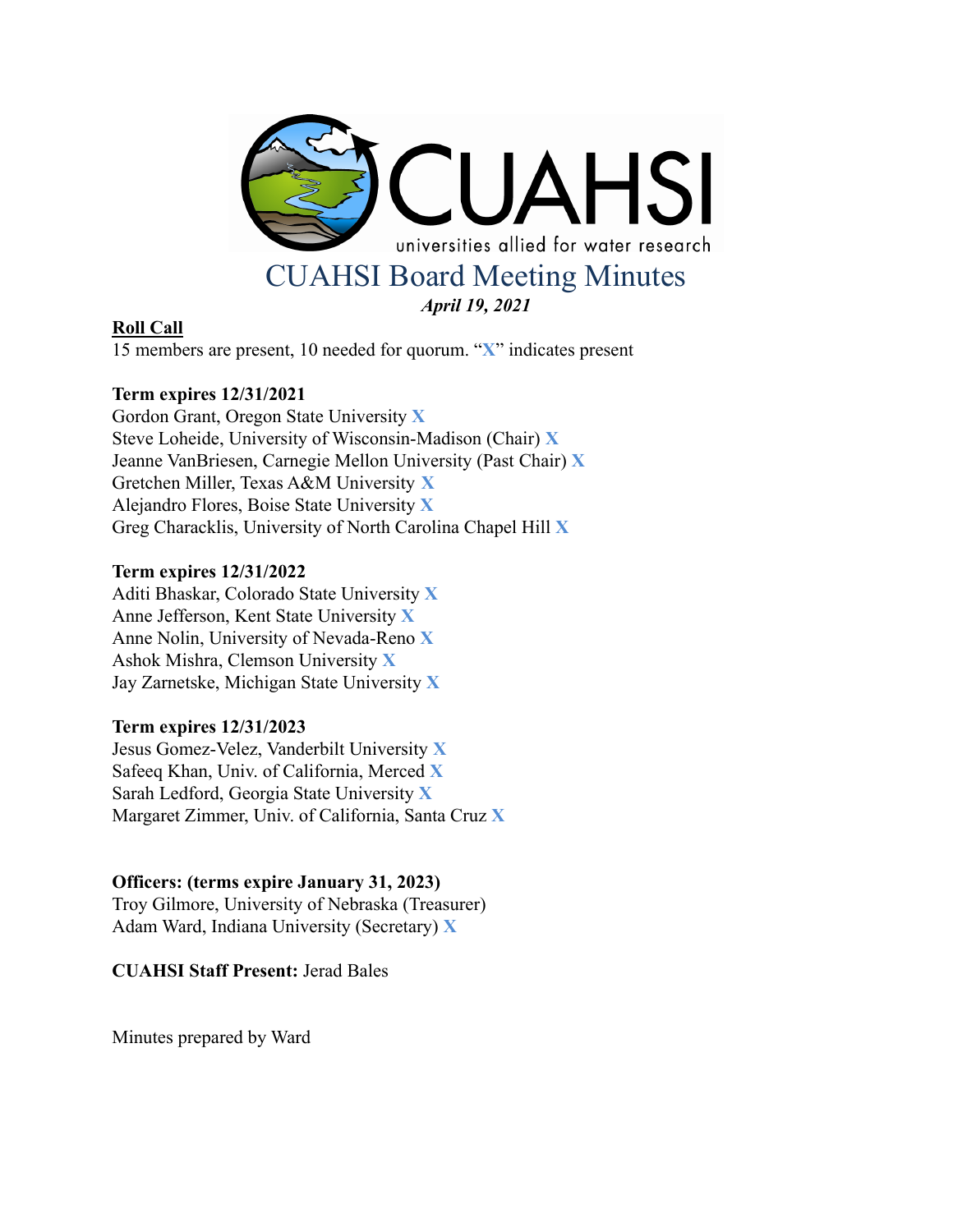## **2021-04-19**

12:00 EST Call to Order

- 1. Executive Director update
	- a. Bales circulated a written update to the Board prior to the meeting. No comments or questions from the Board.
- 2. Board Chair update.
	- a. Miller reviewed the agenda for the meeting.
- 3. Approval of past meeting minutes.
	- **a. Motion to approve BoD minutes from June 2020 through March 2021, after accepting the edits pending.**
		- **i. Motion: VanBriesen**
		- **ii. Second: Grant**
		- **iii. Discussion:**
		- **iv. Vote: Approved (unanimous)**
- 4. Approval of membership request: University of California, Riverside
	- a. Bales reported that he has received a complete application for membership from UC-Riverside. Proposed Representatives are: Hoori Ajami, Andrew Gray, and Jirka Simunek.
	- **b. Approve membership of UC-Riverside.**
		- **i. Motion: Ledford**
		- **ii. Second: Nolin**
		- **iii. Discussion: (none)**
		- **iv. Vote: Approved (unanimous)**
- 5. Brief update on Biennial.
	- a. Gomez-Velez reviewed a draft agenda for the Summer 2021 biennial, including the panels and panelists planned for the meeting.
	- b. The group discussed logistics of introductions and additional panelists.
	- c. Gomez-Velez and Bales confirmed the draft agenda could be posted.
- 6. Discussion and approval of statement on *Holistic Evaluation of Research in Hydrologic Sciences (with consideration of COVID-19 pandemic impacts)*.
	- a. VanBriesen introduced the draft statement that was circulated for Board review prior to the meeting. She noted that this document was ultimately written more broadly than the pandemic impacts, instead commenting broadly on the full suite of activities that are valued by the hydrologic sciences community. She highlighted the pandemic impacts as a catalyst for acknowledging all of the impacts and bringing to attention the range of activities by which individuals contribute to the field.
	- b. The group reviewed and discussed the statement, collaboratively editing the document during the discussion. Key points were that the document was focused primarily on research (as opposed to teaching or service) and that this was intended as a broad document that would persist beyond the present pandemic.
	- **c. Approve the document as amended, subject to inclusion of an explicit statement valuing the contributions of extension.**